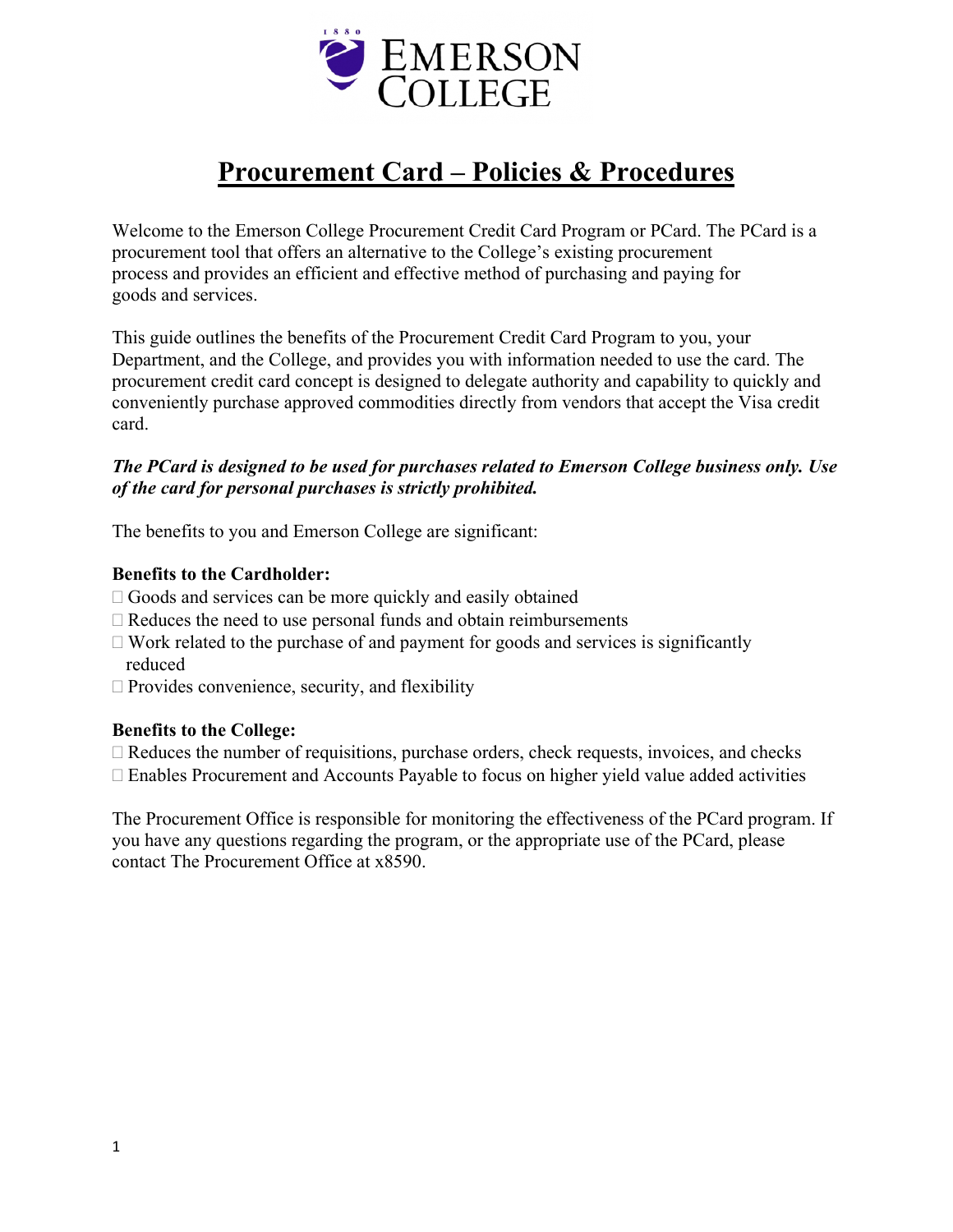

# **Procurement Credit Card Program**

# **General Overview**

The PCard simplifies both the procurement and disbursement process. When you make a purchase, in person or by phone, the vendor requests a purchase authorization at the point of sale. The Wells Fargo Visa system validates the transaction against pre-set limits established by Emerson College. Transactions are approved or declined (instantaneously) based on the following PCard authorization criteria:

There are two programs for PCard users: **Traveler and Non-Traveler**

- **Single Purchase Limit:**
	- Travelers: **\$5,000** / Non-Travelers: **\$2,500**
- **Spending Limit per Month:**
	- Travelers: **\$10,000** / Non-Travelers: **\$5,000**
- Approved commodity type/MCC Merchant Codes

Typically charges will be electronically posted to the Commercial Card Expense Reporting or CCER within one to two business days of the date of purchase. The PCard holder can review, distribute charges to the appropriate accounts or grants, and approve the transactions that have already occurred. Once the transaction has been approved the charges will be debited to the specified general ledger chart string. Payment for all PCard transactions is performed electronically, eliminating the need to process vendor invoices and to issue checks for each invoice.

The PCard holder is responsible for the integrity and accuracy of their PCard purchases. Appropriate maintenance of the receipts and other documentation is essential to the success of the program. Each PCard is issued to a named individual within the department. The credit card is identified as a "Procurement Card" and the Emerson College name and logo are clearly displayed on the card. The person whose name appears on the card is responsible for protecting the card and is accountable for all purchases made using the card number. Traveler cards will have a chip on the front of the card which is an added feature.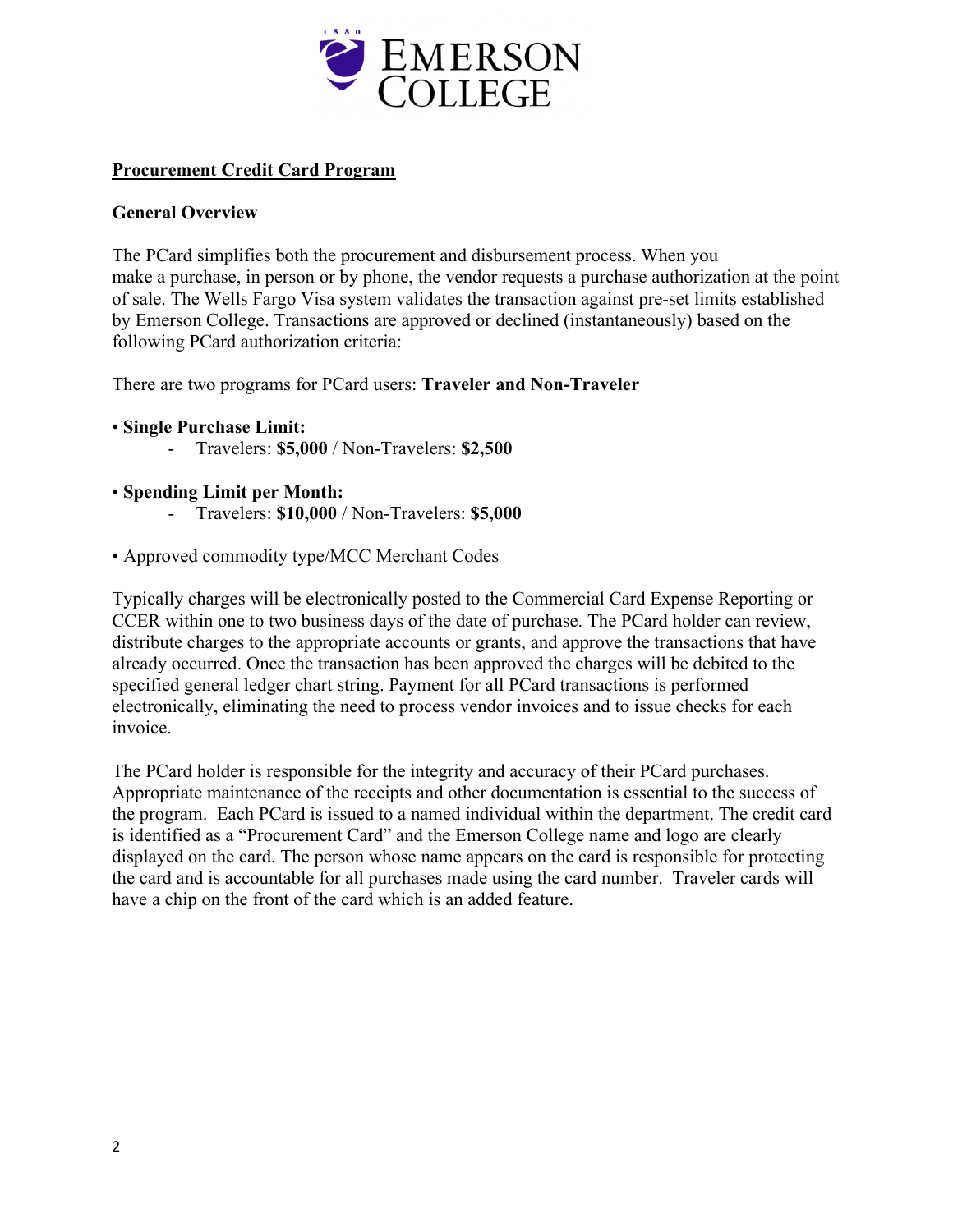

# **Acquiring a Procurement Card**

Senior managers will identify and authorize who has access to the PCard. You must be a permanent Emerson College employee (non-students) who purchase goods and services. The cardholder is required to read this document and adhere to all PCard requirements.

---------------------------------------------------------------------------------------------------------------------

Individuals must complete the **PCard Application Form,** submit to the PCard Administrator [\(purchasing@emerson.edu\)](mailto:purchasing@emerson.edu), and attend a training session.

---------------------------------------------------------------------------------------------------------------------

A PCard User Guide will be distributed with step-by-step instruction on navigating the on-line review of the charges and reconciliation.

### **General Procurement Card Policies**

The person whose name appears on the card is responsible for protecting the card and is accountable for all purchases made using the card number. All purchases processed against a PCard must be made by the person to whom the card is issued. Fraudulent or misuse of the PCard may result in disciplinary action. The cardholder must sign the Emerson College **PCard Access Form** that specifies he or she will adhere to the college's policies and procedures.

#### --------------------------------------------------------------------------------------------------------------------- **Allowable/Restricted Commodities**

### **Allowed for the Non-Traveler PCard** (**Limits: \$2,500 Single Transaction** / **\$5,000 Monthly)**

- Advertising Expenses
- Airfare and other forms of transportation (rail, bus, cab, etc.) for department administrators who book travel for department faculty/staff/students
- Books, magazines and subscriptions
- Catering for department functions in compliance with college policy
- Classroom supplies and materials
- Conference/registration fees
- Congratulatory or sympathy flowers
- Copier Supplies except paper (buy paper from Staples in EC marketplace)
- Copying Services
- Dues and Memberships (work related)
- Mailers, shipping, courier companies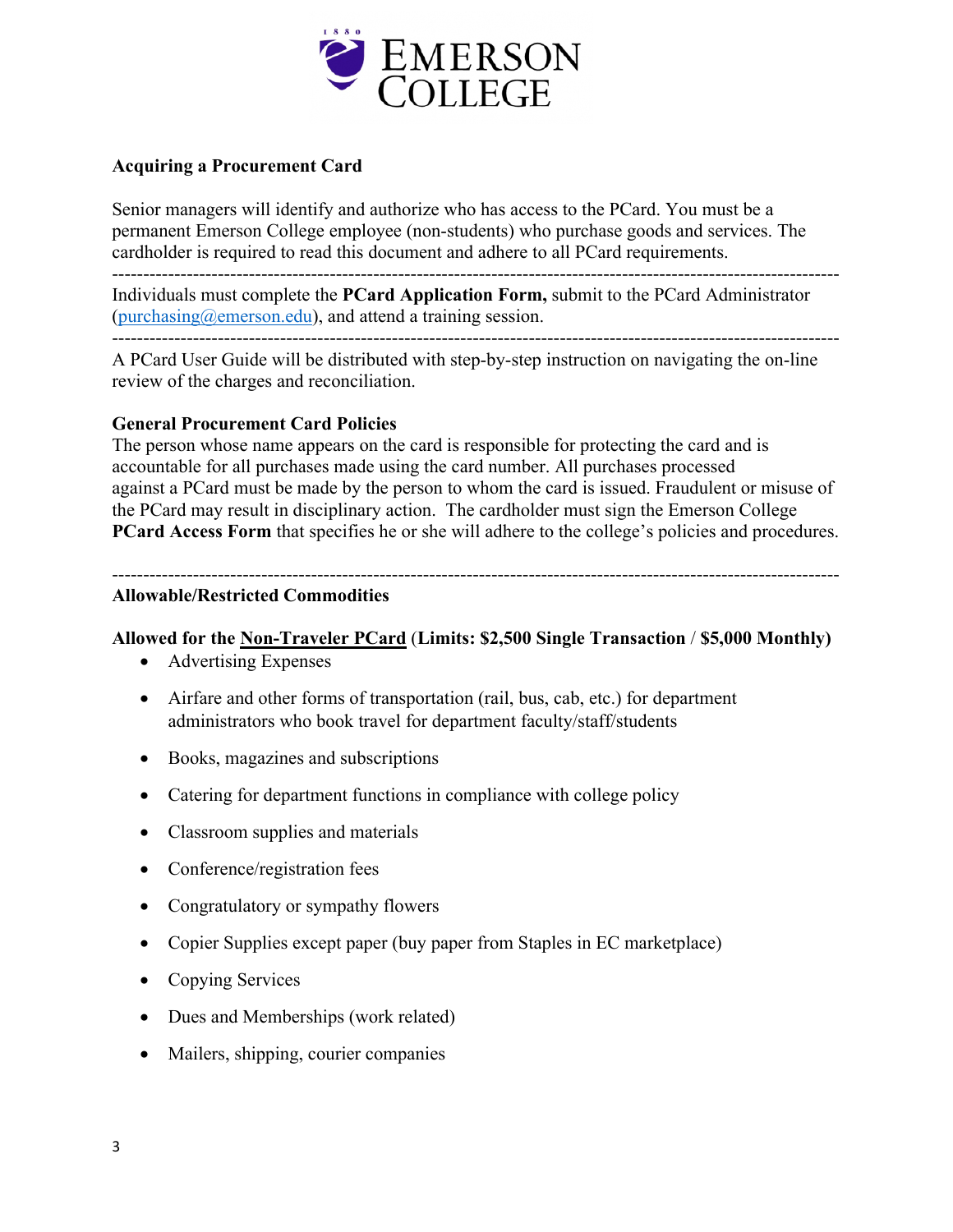

- Non-employee expenses for job candidate airfare and lodging only
- Telephone pagers or cell phones monthly payments (department only see policy) (monthly invoices for usage not hardware)

\*Administrators to have authorization for booking travel for supervisors

# **Allowed for the Traveler PCard** (**Limits: \$5,000 Single Transaction** / **\$10,000 Monthly)**

- All of the above plus:
- Airfare and other forms of transportation (rail, bus, cab, limousines etc.)
- Car rental
- Gasoline for car rental vehicles
- Hotels and lodging
- Meals, restaurants etc.
- Parking fees

# **Unauthorized P- Card Transactions**

- Alcoholic beverages
- Any single transaction exceeding \$2,500.00 (Procurement Department Approval Required)
- Capital project items
- Cash advances
- Computer hardware, software and peripherals
- Cellphone or hand held device hardware IPhone/IPad.
- Donations
- Entertainment
- Furniture classroom, office, lounge or dormitory room
- Gas / Diesel except certain departments with College owned vehicles or rental cars
- Independent contractors/consultants
- Items for personal use
- Medical Doctors, Dentists, Chiropractors etc.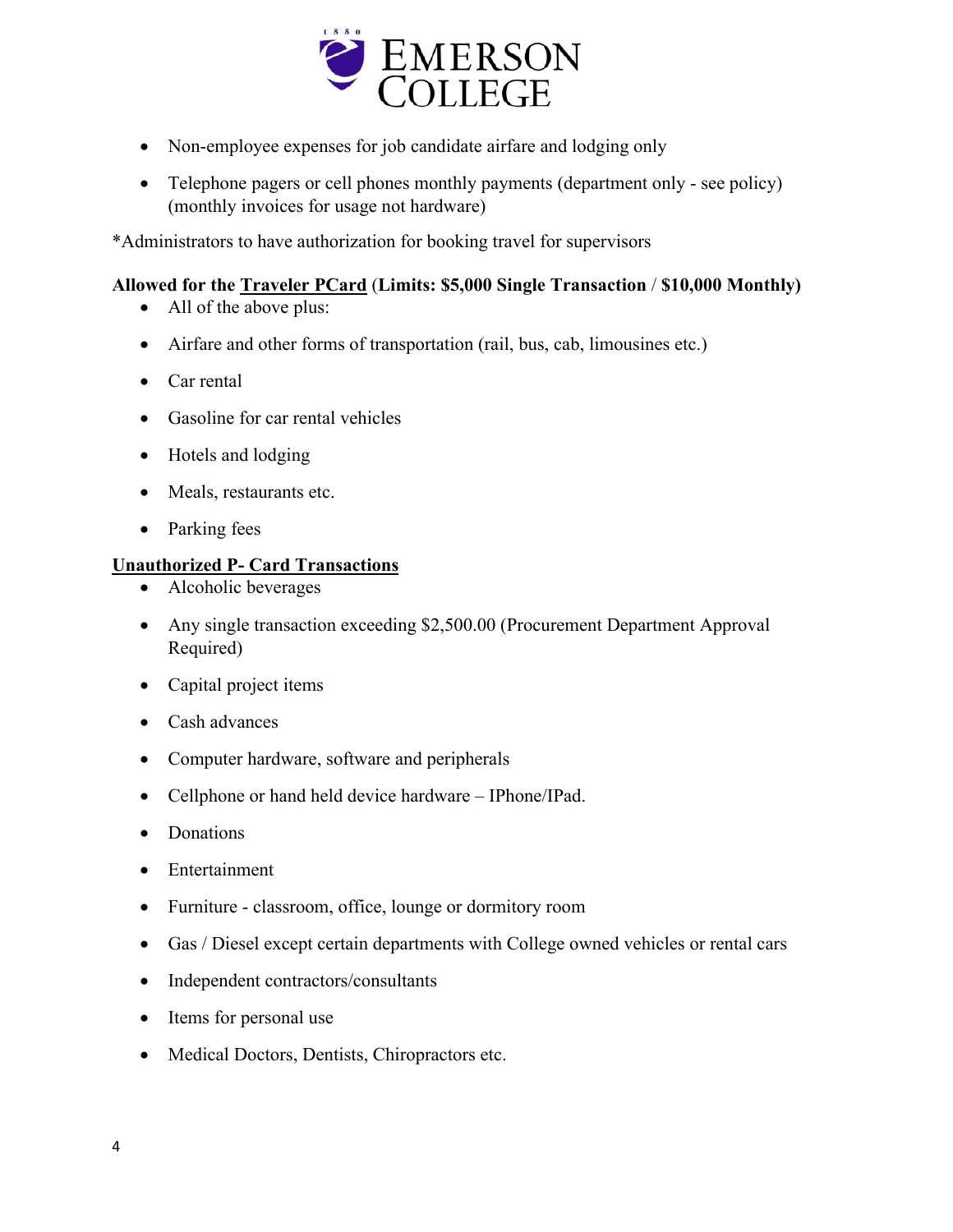

- Professional services (e.g. legal fees)
- Purchases that involve signing an agreement, license, contract or lease
- Radioactive or Hazardous Materials
- Salaries and wages
- Sales Tax

Additional restrictions may be included and have been "blocked" based on merchant category codes (i.e.: jewelry, furs, recreation vehicles, etc.)

---------------------------------------------------------------------------------------------------------------------

Purchases must be for the sole use and benefit of the College. Personal purchases are not allowed under any circumstances – regardless of intent to reimburse the College. It is the Cardholder's responsibility to report the loss of the card immediately to the issuing bank, Wells Fargo, and the PCard Program Administrator in the Procurement Office.

The Cardholder is responsible for attempting to resolve a dispute with a vendor within **fifteen (15) days** of receipt of a charge for a disputed purchase. If a resolution is not possible, the Cardholder should report the problem to the PCard Program Administrator who will work with Wells Fargo to resolve the dispute.

# **How Do I Place An Order Using My Card?**

Most people are already familiar with making purchases using a credit card. The process for placing orders using an Emerson College PCard is very similar for those used when making a purchase with any commercial credit card. The important differences are:

- The purchase is subject to an electronic approval process at the point of sale. Approval is based upon several controls established by the department and the College.
- Supporting documentation must be maintained (see Receipts Documentation guide in this document.)
- The charges are electronically submitted to the College and are posted to a default chart of accounts for each cardholder. Using the Commercial Card Expense Reporting or CCER, the charges must be redistributed to other accounts, Department ID, or grants.
- The PCard can be used to purchase goods in person at the supplier site, over the phone, or via fax, or by mail. When placing an order:
- Confirm that the purchase is appropriate by checking the list of **Restricted Commodities**
- Identify yourself as an Emerson College employee
- Provide the tax exempt status and tax exempt number listed on the front of the card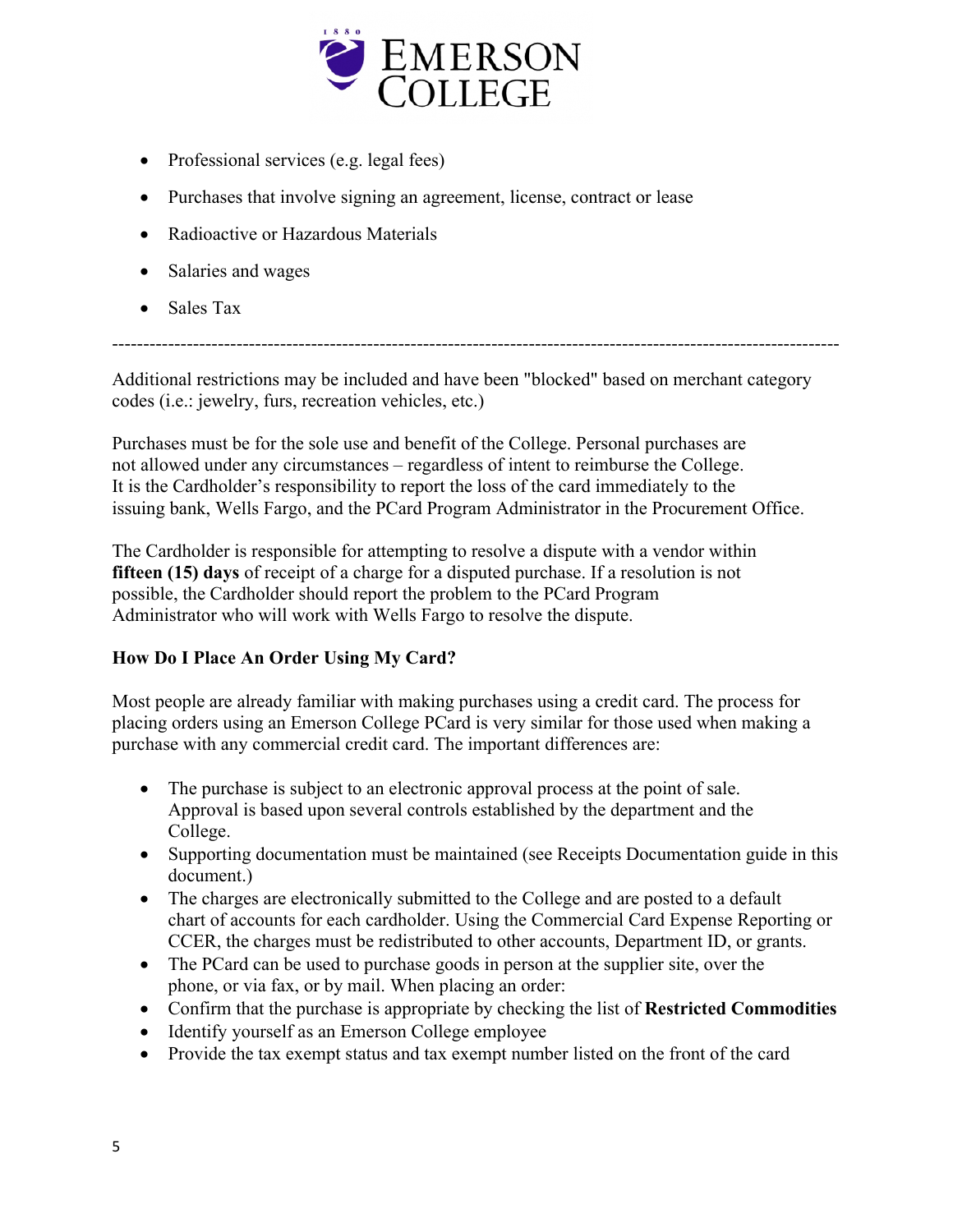

Inform suppliers that they are not to send a bill or invoice to **Accounts Payable**.

- Provide cardholder name
- Provide individual PCard number
- Provide expiration date on the card
- Provide correct delivery address
- Provide description of goods to be ordered and confirm prices
- Confirm that the total order including shipping and handling does not exceed your single purchase limit
- Provide any other information necessary to make the purchase

Upon receipt of your order, keep the documentation received from the supplier (typically a sales receipt or packing slip with pricing information) for reconciliation (see Required Documentation section of this guide).

Every day, Wells Fargo CCER will allow access to your most recent transactions. Check these transactions against your sales receipts or packing slips to ensure that you have received everything for which you have been charged.

The Cardholder is responsible for ensuring receipt of goods and follow-up with the vendor to resolve any delivery problems, discrepancies or damaged merchandise concerns. *There is no budget check prior to purchase*. A file will be posted to each department budget after the credit balance has been paid. It is the users' responsibility to ensure funds are available for your budget.

# **Suppliers Who Do Not Accept the Procurement Card**

You may find suppliers who do not accept credit cards when you first contact them. If this occurs, you have the option of using another supplier who will accept a credit card OR you can complete a standard Purchase Requisition in Banner.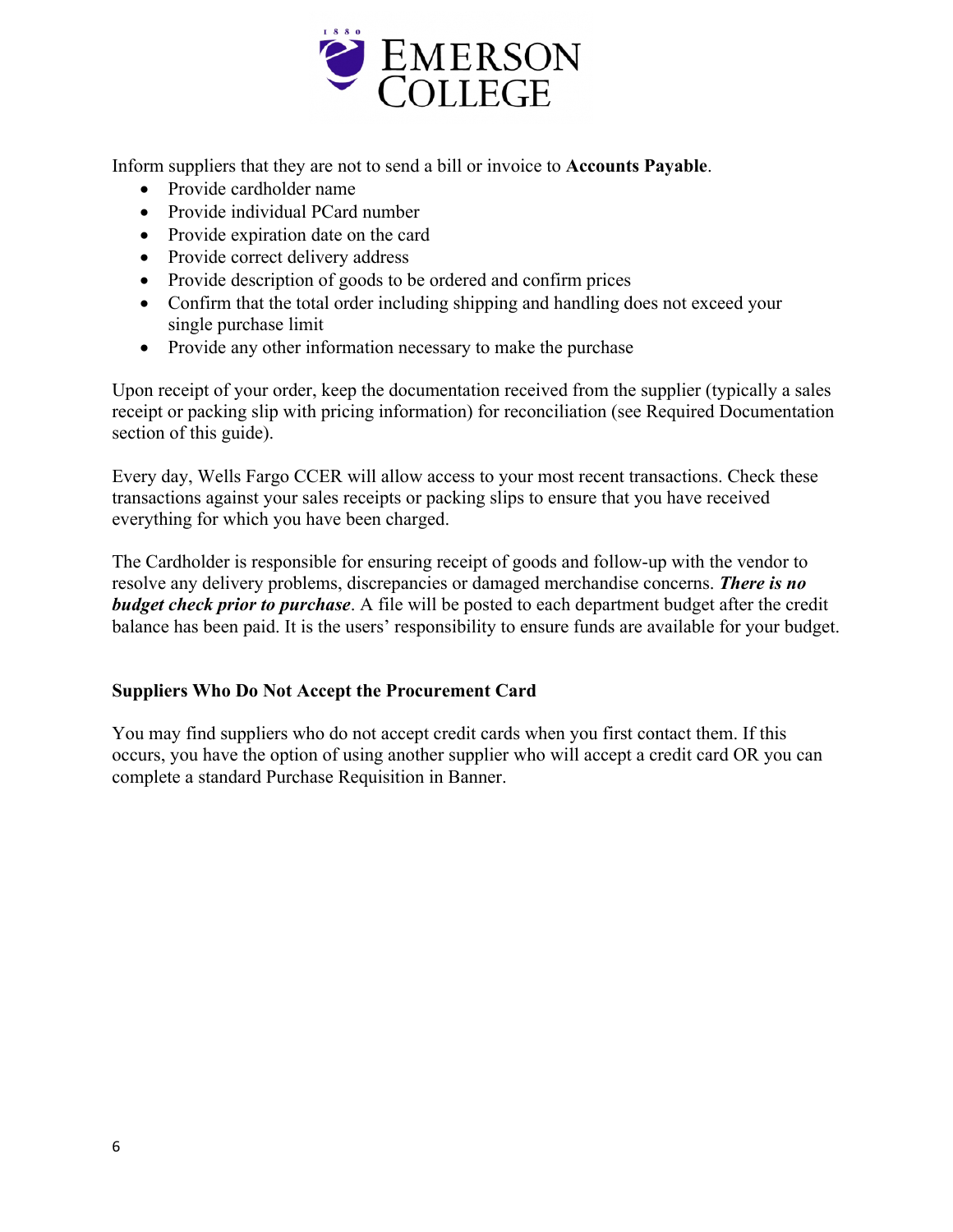

### **Accounting or Redistribution of Charges**

PCard transactions are usually posted to CCER within one to two business days. Designated users will log on to the web based system using a unique login and password. PCard holders will have the ability to change chart of accounts on individual transactions using CCER. This is the responsibility of the Cardholder, however some people will have a reconciler who will have the responsibility to do the reallocations and ensure they are done in a timely manner. Cardholders/Reconcilers will have five business days to make any necessary changes to the default COA. Finance posts transactions from CCER into the general ledger on the 17th of every month. The transactions will be updated to the general ledger and marked as posted. Once transactions are posted to the general ledger, adjustments to COA can only be made through a journal entry form.

If you have any questions regarding access to CCER, please refer to our **PCard User Guide** which has step-by-step instructions on navigating the reconciliation process on line.

### **Required Documentation – PCard Receipt Imaging**

With the authority to purchase comes the responsibility for maintaining adequate documentation at the source of the transaction. It is the responsibility of each cardholder to process receipts in accordance with this guide. The **PCard User Guide** will list the best options for uploading receipts to CCER.

Whether a purchase is made in person or via telephone, fax, or mail, the cardholder must obtain a sales receipt, invoice, or a PCard sales slip (the same document you receive when you use your own credit card) from the merchant. These receipts are required and will assist in the verification of the online transaction. They are also required to be filed for auditing purposes.

Original documentation must support the legitimate business purpose of all transactions made with the PCard. Documentation must include the name of the supplier, location, date, dollar amount, and business purpose. The following are examples of valid supporting documentation:

- Detailed cash or sales receipts
- Packing slips with a dollar amount
- Subscription or dues forms
- Conference registration forms
- Invoices